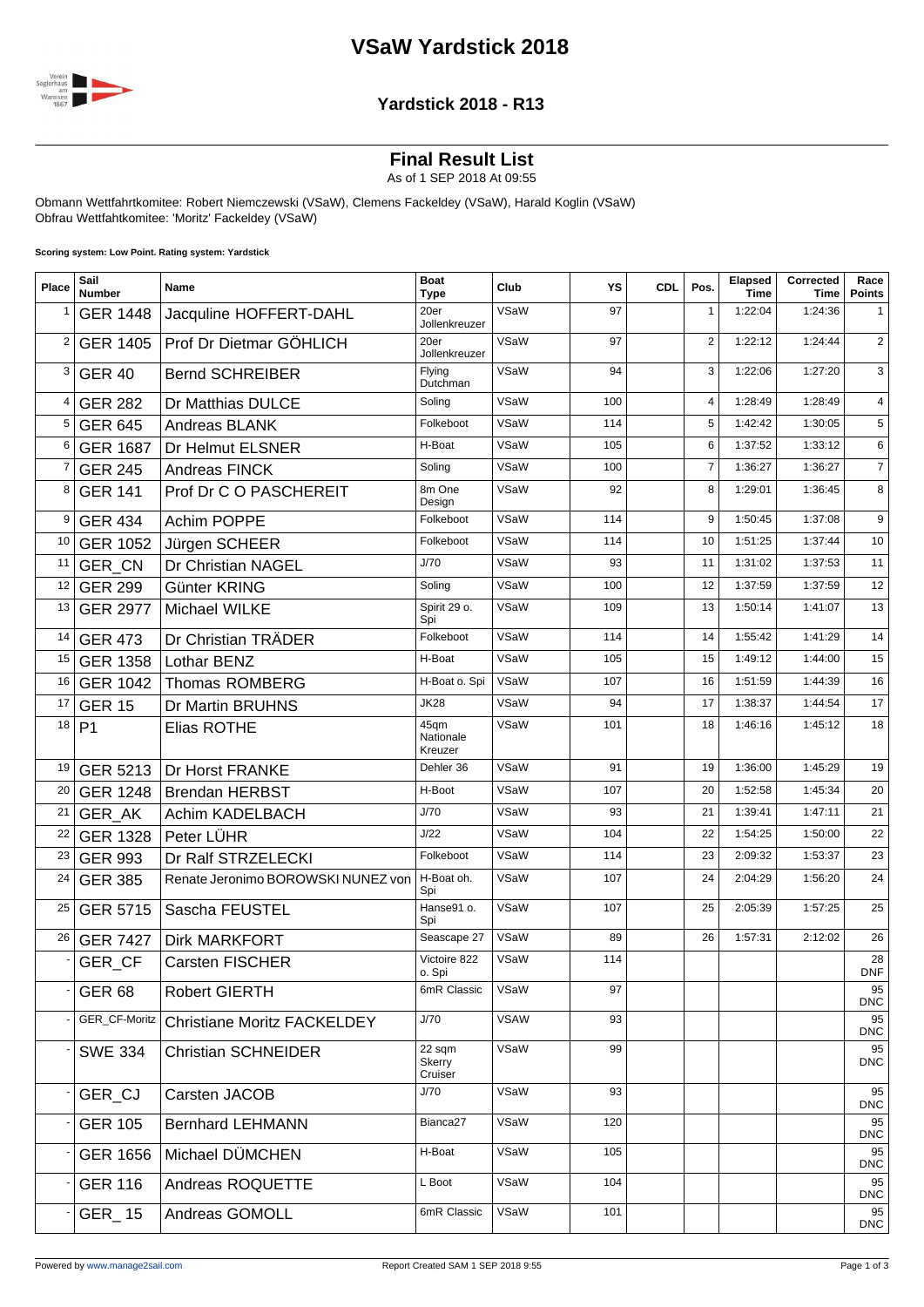# **VSaW Yardstick 2018**



### **Yardstick 2018 - R13**

### **Final Result List**

As of 1 SEP 2018 At 09:55

| Place | Sail<br><b>Number</b> | Name                                | <b>Boat</b><br>Type     | Club        | YS  | <b>CDL</b> | Pos. | Elapsed<br><b>Time</b> | Corrected<br>Time | Race<br><b>Points</b> |
|-------|-----------------------|-------------------------------------|-------------------------|-------------|-----|------------|------|------------------------|-------------------|-----------------------|
|       | <b>GERIII</b>         | Alexander KÜNZELMANN                | 30er<br>Seefahrtkreuzer | VSaW        | 116 |            |      |                        |                   | 95<br><b>DNC</b>      |
|       | <b>GER 187</b>        | Alexa WLOCH                         | H-Boat alt              | VSaW        | 107 |            |      |                        |                   | 95<br><b>DNC</b>      |
|       | <b>GER 786</b>        | Wolfgang BOCHENTIN                  | Folkeboot               | VSaW        | 114 |            |      |                        |                   | 95<br><b>DNC</b>      |
|       | <b>GER 1244</b>       | Werner PORZELT                      | H-Boat alt mit<br>Spi   | VSaW        | 105 |            |      |                        |                   | 95<br><b>DNC</b>      |
|       | <b>GER 4840</b>       | Wannseeaten STIFTUNG                | J/24                    | VSaW        | 102 |            |      |                        |                   | 95<br><b>DNC</b>      |
|       | <b>GER 167</b>        | <b>Ullrich Alexander SETZERMANN</b> | 20er<br>Jollenkreuzer   | VSaW        | 114 |            |      |                        |                   | 95<br><b>DNC</b>      |
|       | <b>GER 905</b>        | Udo PFLÜGER                         | Folkeboot               | VSaW        | 114 |            |      |                        |                   | 95<br><b>DNC</b>      |
|       | <b>GER 209</b>        | <b>Tim GIESECKE</b>                 | Soling                  | VSaW        | 100 |            |      |                        |                   | 95<br><b>DNC</b>      |
|       | <b>GER 1259</b>       | <b>Till BEHNKE</b>                  | Olympia<br>Jollen       | <b>VSAW</b> | 113 |            |      |                        |                   | 95<br><b>DNC</b>      |
|       | <b>GER 177</b>        | Sascha SCHRÖDER                     | Flying<br>Dutchman      | VSaW        | 94  |            |      |                        |                   | 95<br><b>DNC</b>      |
|       | <b>GER 424</b>        | <b>Rosemarie BROY</b>               | <b>Trias</b>            | VSaW        | 99  |            |      |                        |                   | 95<br><b>DNC</b>      |
|       | <b>GER 1128</b>       | Rolf BÄHR                           | Tempest                 | VSaW        | 100 |            |      |                        |                   | 95<br><b>DNC</b>      |
|       | <b>GER 8018</b>       | <b>Robert NIEMCZEWSKI</b>           | Star                    | VSaW        | 97  |            |      |                        |                   | 95<br><b>DNC</b>      |
|       | <b>GERRes</b>         |                                     |                         | <b>VSAW</b> |     |            |      |                        |                   | 95<br><b>DNC</b>      |
|       | <b>GER 1088</b>       | <b>Prof Dr Hasso PLATTNER</b>       | dragon                  | VSaW        | 105 |            |      |                        |                   | 95<br><b>DNC</b>      |
|       |                       | GER_PKS   Phillip KASÜSKE           | J/70                    | VSaW        | 93  |            |      |                        |                   | 95<br><b>DNC</b>      |
|       | GER_NP                | Norbert PETER                       | J/70                    | VSaW        | 93  |            |      |                        |                   | 95<br><b>DNC</b>      |
|       | <b>GER 1104</b>       | Axel SCHULZ                         | Dragon                  | VSaW        | 105 |            |      |                        |                   | 95<br><b>DNC</b>      |
|       | <b>GER 359</b>        | Michael KIEHL                       | Folkeboot               | VSaW        | 114 |            |      |                        |                   | 95<br><b>DNC</b>      |
|       | <b>GER 66</b>         | Andreas HAUBOLD                     | 6mR                     | VSaW        | 97  |            |      |                        |                   | 95<br><b>DNC</b>      |
|       | <b>GER 1017</b>       | <b>Matthias SCHNEIDER</b>           | Dragon                  | VSaW        | 105 |            |      |                        |                   | 95<br><b>DNC</b>      |
|       | GER_MF                | <b>Martin FAHR</b>                  | J/70                    | VSaW        | 93  |            |      |                        |                   | 95<br><b>DNC</b>      |
|       | <b>GER 507</b>        | <b>Markus HELMCHEN</b>              | Dragon o. Spi   VSaW    |             | 107 |            |      |                        |                   | 95<br><b>DNC</b>      |
|       | <b>GER 999</b>        | Achim KADELBACH                     | Dragon                  | VSaW        | 105 |            |      |                        |                   | 95<br><b>DNC</b>      |
|       | <b>GER 421</b>        | Mark RICCIUS                        | <b>Trias</b>            | VSaW        | 99  |            |      |                        |                   | 95<br><b>DNC</b>      |
|       | <b>GER 251</b>        | Mark BAYER                          | Finn                    | VSaW        | 110 |            |      |                        |                   | 95<br><b>DNC</b>      |
|       | GER_LG                | Ludger GAWLITTA                     | J/70                    | VSaW        | 93  |            |      |                        |                   | 95<br><b>DNC</b>      |
|       | GER_LH                | Lars HAVERLAND                      | J/70                    | VSaW        | 93  |            |      |                        |                   | 95<br><b>DNC</b>      |
|       | <b>GER 306</b>        | Klaus SCHÄFERS                      | Dehler 34               | VSaW        | 101 |            |      |                        |                   | 95<br><b>DNC</b>      |
|       | GER_KK                | Katja KOWALSKI                      | J/70                    | VSaW        | 93  |            |      |                        |                   | 95<br><b>DNC</b>      |
|       | GER_CaS               | <b>Carolin SCHAAFF</b>              | J/70                    | VSaW        | 93  |            |      |                        |                   | 95<br><b>DNC</b>      |
|       | <b>GER 34</b>         | Jörg SONNTAG                        | 5.5 Metre               | VSaW        | 103 |            |      |                        |                   | 95<br><b>DNC</b>      |
|       |                       | GER 165379 Jonas KAMINSKI-REITH     | Laser Radial            | VSaW        | 114 |            |      |                        |                   | 95<br><b>DNC</b>      |
|       |                       | GER_JoJo   Johannes POLGAR          | J/70                    | VSaW        | 93  |            |      |                        |                   | 95<br><b>DNC</b>      |
|       |                       |                                     |                         |             |     |            |      |                        |                   |                       |